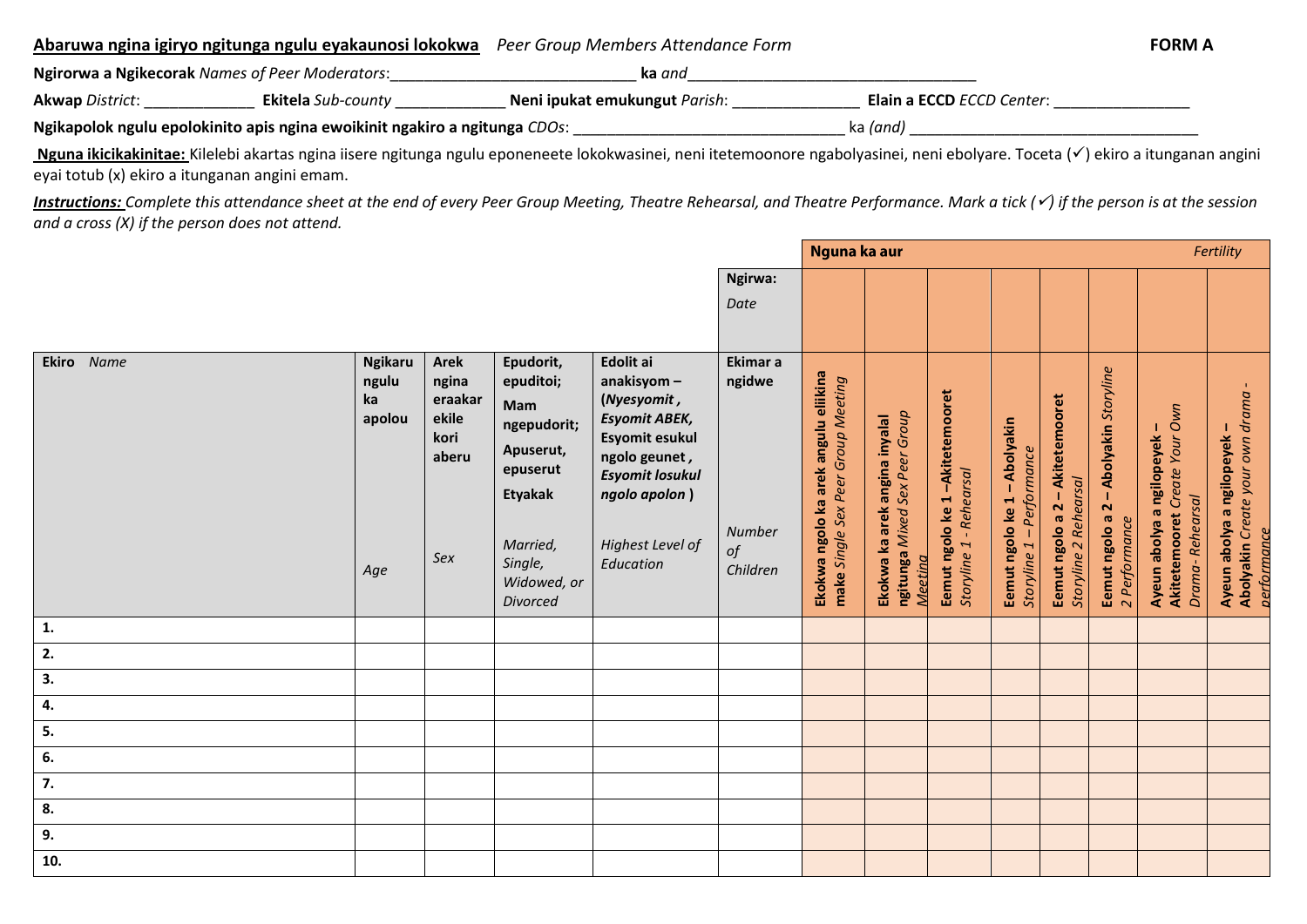|                                                        | Abaruwa ngina igiryo ngitunga ngulu eyakaunosi lokokwa                     | Peer Group Members Attendance Form |                                  | <b>FORM A</b> |
|--------------------------------------------------------|----------------------------------------------------------------------------|------------------------------------|----------------------------------|---------------|
| <b>Ngirorwa a Ngikecorak</b> Names of Peer Moderators: |                                                                            | ka and                             |                                  |               |
| <b>Akwap</b> District:                                 | <b>Ekitela</b> Sub-county                                                  | Neni ipukat emukungut Parish:      | <b>Elain a ECCD ECCD Center:</b> |               |
|                                                        | Ngikapolok ngulu epolokinito apis ngina ewoikinit ngakiro a ngitunga CDOs: |                                    | ka (and)                         |               |

Nguna ikicikakinitae: Kilelebi akartas ngina iisere ngitunga ngulu eponeneete lokokwasinei, neni itetemoonore ngabolyasinei, neni ebolyare. Toceta (√) ekiro a itunganan angini eyai totub (x) ekiro a itunganan angini emam. *Instructions: Complete this attendance sheet at the end of every Peer Group Meeting, Theatre Rehearsal, and Theatre Performance. Mark a tick () if the person is at the session and a cross (X) if the person does not attend.*

|            |                                                |                                                                  |                                                                                                                                           |                                                                                                                                                                               |                                                | Alatanakin aur                                                             |                                                                                  |                                                             |                                                           |                                                          | <b>Family Planning</b>                                  |                                                          |                                                        |                                                                                |                                                                                    |  |
|------------|------------------------------------------------|------------------------------------------------------------------|-------------------------------------------------------------------------------------------------------------------------------------------|-------------------------------------------------------------------------------------------------------------------------------------------------------------------------------|------------------------------------------------|----------------------------------------------------------------------------|----------------------------------------------------------------------------------|-------------------------------------------------------------|-----------------------------------------------------------|----------------------------------------------------------|---------------------------------------------------------|----------------------------------------------------------|--------------------------------------------------------|--------------------------------------------------------------------------------|------------------------------------------------------------------------------------|--|
|            |                                                |                                                                  |                                                                                                                                           |                                                                                                                                                                               | Ngirwa:<br>Date                                |                                                                            |                                                                                  |                                                             |                                                           |                                                          |                                                         |                                                          |                                                        |                                                                                |                                                                                    |  |
| Ekiro Name | <b>Ngikaru</b><br>ngulu<br>ka<br>apolou<br>Age | <b>Arek</b><br>ngina<br>eraakar<br>ekile<br>kori<br>aberu<br>Sex | Epudorit,<br>epuditoi;<br>Mam<br>ngepudorit;<br>Apuserut,<br>epuserut<br><b>Etyakak</b><br>Married,<br>Single,<br>Widowed, or<br>Divorced | Edolit ai<br>anakisyom-<br>(Nyesyomit,<br><b>Esyomit ABEK,</b><br>Esyomit esukul<br>ngolo geunet,<br><b>Esyomit losukul</b><br>ngolo apolon)<br>Highest Level of<br>Education | Ekimar a<br>ngidwe<br>Number<br>of<br>Children | Ekokwa ngolo ka arek angulu eliikina<br>make Single Sex Peer Group Meeting | Ekokwa ka arek angina inyalal<br>ngitunga <i>Mixed Sex Peer Group</i><br>Meeting | Eemut ngolo ke 1 - Akitetemooret<br>Storyline 1 - Rehearsal | Eemut ngolo ke 1 - Abolyakin<br>Storyline 1 - Performance | Eemut ngolo a 2 - Akitetemooret<br>Storyline 2 Rehearsal | Abolyakin Storyline<br>Eemut ngolo a 2<br>2 Performance | Eemut ngolo a 3 - Akitetemooret<br>Storyline 3 Rehearsal | Eemut ngolo a 3 - Abolyakin Storyline<br>3 Performance | Akitetemooret Create Your Own<br>Ayeun abolya a ngilopeyek-<br>Drama-Rehearsal | <b>Abolyakin</b> Create your own drama<br>performance<br>Ayeun abolya a ngilopeyek |  |
| 1.         |                                                |                                                                  |                                                                                                                                           |                                                                                                                                                                               |                                                |                                                                            |                                                                                  |                                                             |                                                           |                                                          |                                                         |                                                          |                                                        |                                                                                |                                                                                    |  |
| 2.         |                                                |                                                                  |                                                                                                                                           |                                                                                                                                                                               |                                                |                                                                            |                                                                                  |                                                             |                                                           |                                                          |                                                         |                                                          |                                                        |                                                                                |                                                                                    |  |
| 3.         |                                                |                                                                  |                                                                                                                                           |                                                                                                                                                                               |                                                |                                                                            |                                                                                  |                                                             |                                                           |                                                          |                                                         |                                                          |                                                        |                                                                                |                                                                                    |  |
| 4.         |                                                |                                                                  |                                                                                                                                           |                                                                                                                                                                               |                                                |                                                                            |                                                                                  |                                                             |                                                           |                                                          |                                                         |                                                          |                                                        |                                                                                |                                                                                    |  |
| 5.         |                                                |                                                                  |                                                                                                                                           |                                                                                                                                                                               |                                                |                                                                            |                                                                                  |                                                             |                                                           |                                                          |                                                         |                                                          |                                                        |                                                                                |                                                                                    |  |
| 6.         |                                                |                                                                  |                                                                                                                                           |                                                                                                                                                                               |                                                |                                                                            |                                                                                  |                                                             |                                                           |                                                          |                                                         |                                                          |                                                        |                                                                                |                                                                                    |  |
| 7.         |                                                |                                                                  |                                                                                                                                           |                                                                                                                                                                               |                                                |                                                                            |                                                                                  |                                                             |                                                           |                                                          |                                                         |                                                          |                                                        |                                                                                |                                                                                    |  |
| 8.         |                                                |                                                                  |                                                                                                                                           |                                                                                                                                                                               |                                                |                                                                            |                                                                                  |                                                             |                                                           |                                                          |                                                         |                                                          |                                                        |                                                                                |                                                                                    |  |
| 9.         |                                                |                                                                  |                                                                                                                                           |                                                                                                                                                                               |                                                |                                                                            |                                                                                  |                                                             |                                                           |                                                          |                                                         |                                                          |                                                        |                                                                                |                                                                                    |  |
| 10.        |                                                |                                                                  |                                                                                                                                           |                                                                                                                                                                               |                                                |                                                                            |                                                                                  |                                                             |                                                           |                                                          |                                                         |                                                          |                                                        |                                                                                |                                                                                    |  |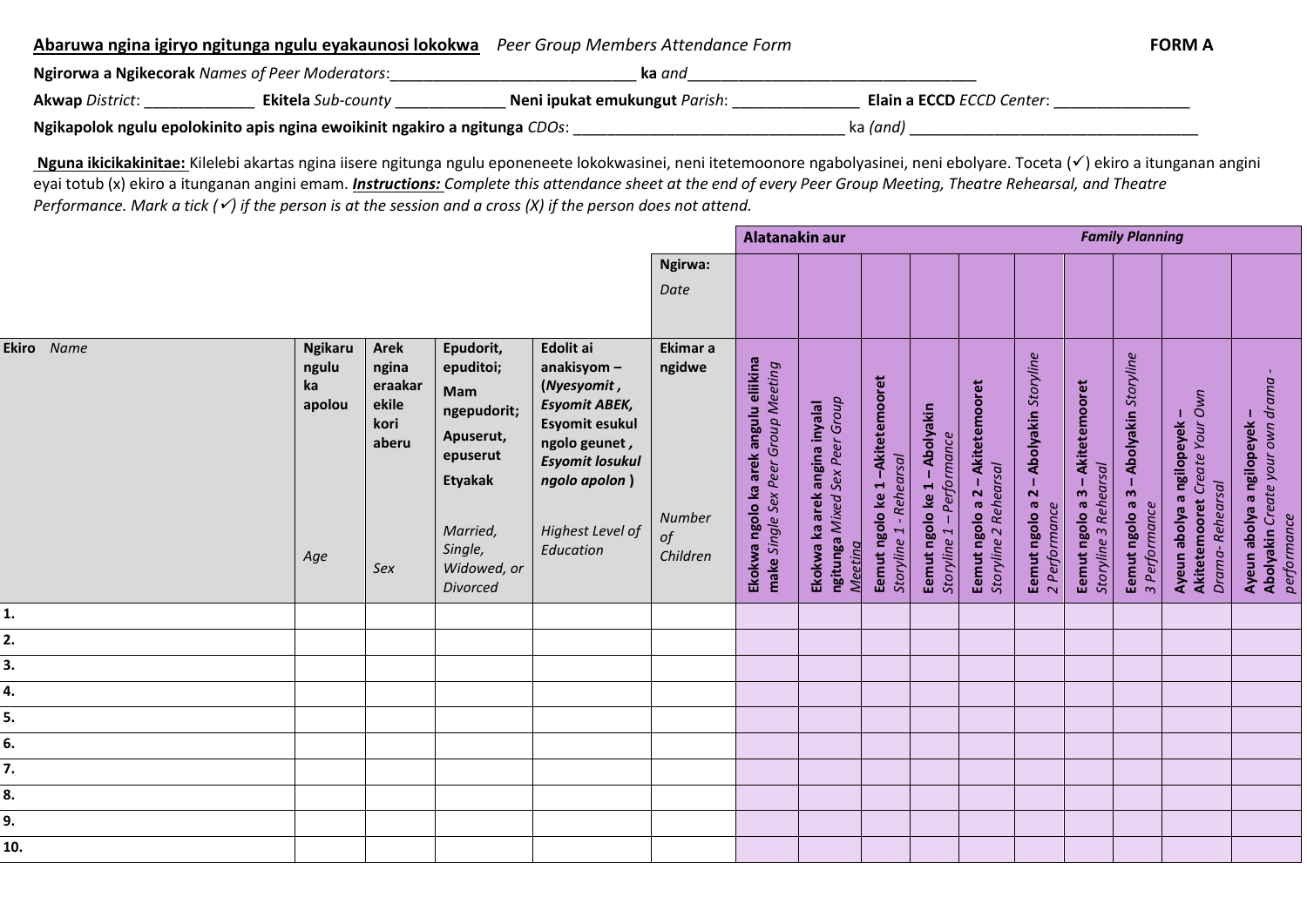## **Akaratas ngina igiryo ngitunga ngulu epote lokokwa ka nabolya** *Community Theatre Performance Attendance Form* **FORM B**

| Ngirorwa a Ngikecorak Names of Peer Moderators:                                                                   |                                                  | ka and          |                                         |  |
|-------------------------------------------------------------------------------------------------------------------|--------------------------------------------------|-----------------|-----------------------------------------|--|
| <b>Akwap</b> District:<br>Ekitela Sub-county                                                                      | Neni ipukat emukungut Parish:                    |                 | Elain a ECCD ECCD Center:               |  |
| Ngikapolok ngulu epolokinito apis ngina ewoikinit ngakiro a ngitunga CDOs:                                        |                                                  | ka <i>(and)</i> |                                         |  |
| <b>Alothikinet anabolya</b> Topic of performance: Ekiyan a ngitunga angulu minin Couples Conversation $\mathsf L$ |                                                  |                 | Aminore lolap Menstruation              |  |
|                                                                                                                   | Aur Fertility                                    |                 | Alatanakin aur ngidwe Family Planning [ |  |
| Ekabila kabolya Type of Performance:                                                                              | Abolya a ngilopeyek Own drama<br>Eemut Storyline |                 |                                         |  |

**Nguna icikakinitae**: Ani irikakin ekokwa kori abolya, kileleb nege. Kingitak ikes kikyaasi ngakan erae keya ngulu eriito narek kori lodoket edio. Kimar ngakan kigirak ekimar a ngakan anguna ekyaaritae.

*Instructions: At the end of each session, complete this table. Ask audience members to raise their hands if they fall into each category. Count hands and record the total number in the table.*

| <b>Arek</b>           |                  | <b>Ekimar</b><br>angitunga<br>angulu                                                         | <b>Ngikawoi</b><br>kiniton a<br><b>CMC</b>           |           | Ngikaru ngulu ka apolou<br>Age |       |       |                                                | <b>Marital Status</b>            |                          | Ata ngai<br>eponito<br>kan ngakec                                      | Edolit ai anakisyom<br>Highest level of education<br>completed |                                           |                      |                                                       | Akwap neni ibooyo<br>kori ebunitor<br>Kigir ngirorwa a                                                                          |
|-----------------------|------------------|----------------------------------------------------------------------------------------------|------------------------------------------------------|-----------|--------------------------------|-------|-------|------------------------------------------------|----------------------------------|--------------------------|------------------------------------------------------------------------|----------------------------------------------------------------|-------------------------------------------|----------------------|-------------------------------------------------------|---------------------------------------------------------------------------------------------------------------------------------|
| <b>Males</b><br>Ekile | Females<br>Aberu | aponito<br>nabolya<br>ngina ngoon<br>Number who<br>have come to<br>a previous<br>performance | <b>Number</b><br>of CMC<br><b>Members</b><br>Present | $10 - 14$ | 15-19                          | 20-25 | 26-35 | ngikaru<br>adepar<br>edolito<br>36 ka<br>Ngulu | epuditoi<br>Married<br>Epudorit, | Single<br>Mam ngepudorit | beru kori<br>ngikiliok<br><b>Number</b><br>who came<br>with<br>partner | Esyomit losukul ngolo<br>apolon Secondary                      | Esyomit esukul ngolo<br>Primary<br>geunet | ABEK<br>Esyomit ABEK | <b>yesyomit</b> Never<br>attended school<br>Nyesyomit | ngirerya aneni<br>eponitotor<br>ngitunga ka<br>ekimar a ngitunga<br>angolore<br>Location                                        |
|                       |                  |                                                                                              |                                                      |           |                                |       |       |                                                |                                  |                          |                                                                        |                                                                |                                           |                      |                                                       | Ere ngolo ke 1-<br>Village 1-<br>Ere ngolo a 2-<br>Village 2-<br>Ere ngolo a 3-<br>Village 3-<br>Ere ngolo a $4-$<br>Village 4- |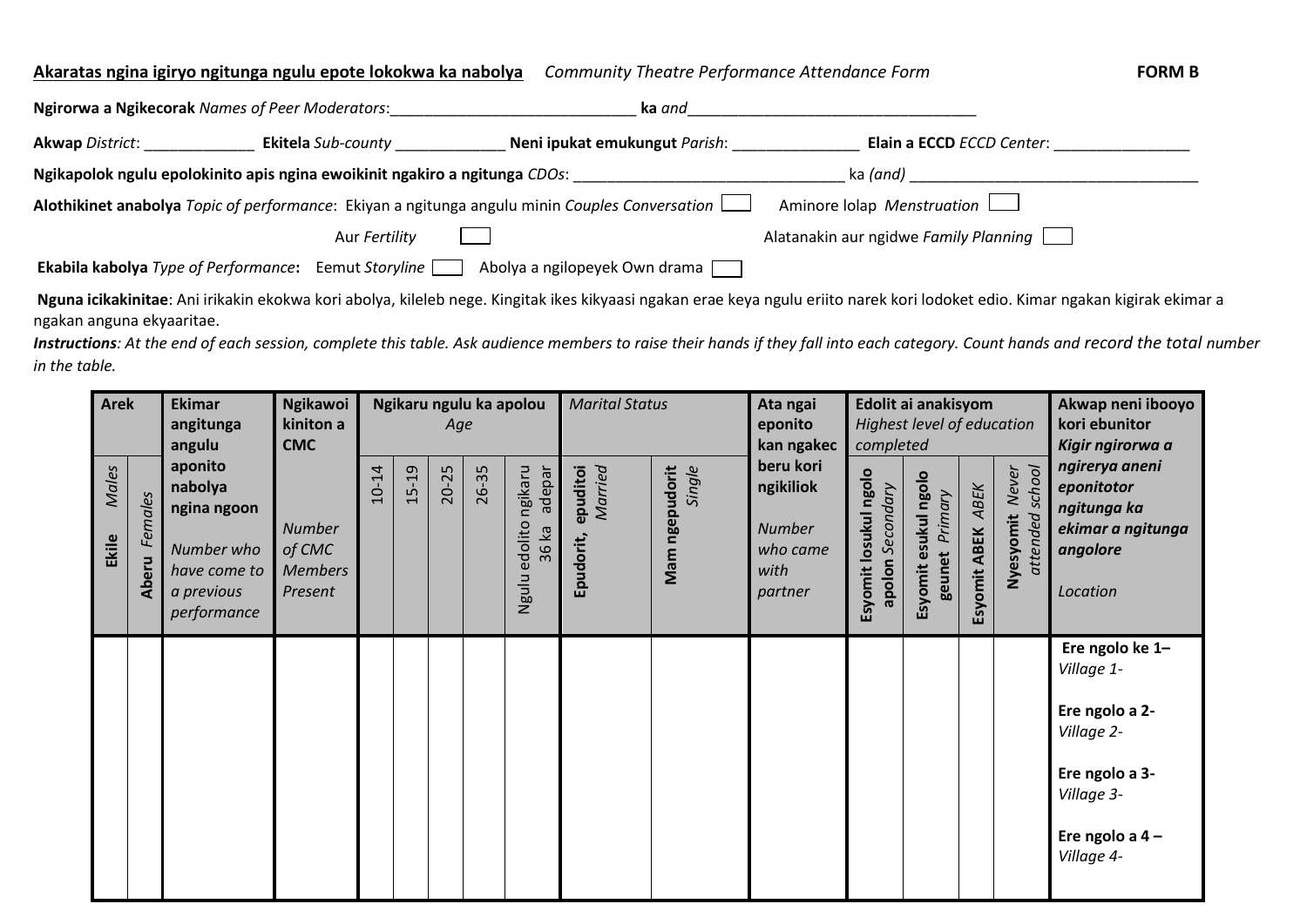|                                          | <u>Akaratas ngina eburoryata Ngikecorak nguna adaun akitiya </u>                                                                                                                                                                                                                        | Peer Moderator's Reflection Sheet |                                                                 | <b>FORM C</b> |
|------------------------------------------|-----------------------------------------------------------------------------------------------------------------------------------------------------------------------------------------------------------------------------------------------------------------------------------------|-----------------------------------|-----------------------------------------------------------------|---------------|
|                                          |                                                                                                                                                                                                                                                                                         |                                   |                                                                 |               |
|                                          |                                                                                                                                                                                                                                                                                         |                                   |                                                                 |               |
|                                          |                                                                                                                                                                                                                                                                                         |                                   |                                                                 |               |
|                                          | Nguna icikakinitae: Kisitiya akaratas na akigirakin nguna eburoryo keadun ekokwa kori abolya. Kiyana kaapei ka atukot ngakingiset nguna igiritae kingaren<br>angaaret ka akartas ana. Kiyana nabo ke ekecoran ngoloce ngakingiset nguna igiritae kau akaratas na.                       |                                   |                                                                 |               |
|                                          | Instructions: Use this form to guide a reflection at the end of peer group meetings, rehearsals, and performances. Discuss the questions on the front of this page<br>with the Peer Group Members. Then discuss the questions on the back of the page with your Peer Moderator partner. |                                   |                                                                 |               |
| Etic ka akolongit ana Today's Activities |                                                                                                                                                                                                                                                                                         |                                   |                                                                 |               |
|                                          |                                                                                                                                                                                                                                                                                         |                                   |                                                                 |               |
|                                          |                                                                                                                                                                                                                                                                                         |                                   |                                                                 |               |
|                                          | Aur Fertility 1.1 Alatanakin aur ngidwe Family Planning                                                                                                                                                                                                                                 |                                   |                                                                 |               |
|                                          | Nguna itiyao Activity: Ekokwa ngolo eliikina apei rek a ngitunga Single-Sex Peer Group Meeting                                                                                                                                                                                          |                                   |                                                                 |               |
|                                          | Ekokwa ka arek angina inyalal ngitunga Mixed-Sex Peer Group Meeting                                                                                                                                                                                                                     |                                   |                                                                 |               |
|                                          | Akitetemoor abolya - Eemut Theatre Rehearsal – Storyline                                                                                                                                                                                                                                |                                   | Akitetemoor - Abolya a ngilopeyek Theatre Rehearsal - Own Drama |               |
|                                          | Abolyakin – Eemut Theatre Performance – Storyline                                                                                                                                                                                                                                       |                                   | Abolyakin – Abolya a ngilopeyek Theatre Performance – Own Drama |               |
|                                          | Kingit ngulu ka atukot Ask Peer Group Members:<br>1. Nyo ibore ngini abu tolot ejok nakolongit na? What went well in today's activities?                                                                                                                                                |                                   |                                                                 |               |

- 2. Nyo nyeloto ejok nakolongit na? Nyo abu totionor? *What did not go well in today's activities? What was difficult?*
- 3. Nyo ibala iyong kiricak ikotere nguna moi alo ngaren? *What is something you want to keep in mind for your next session?*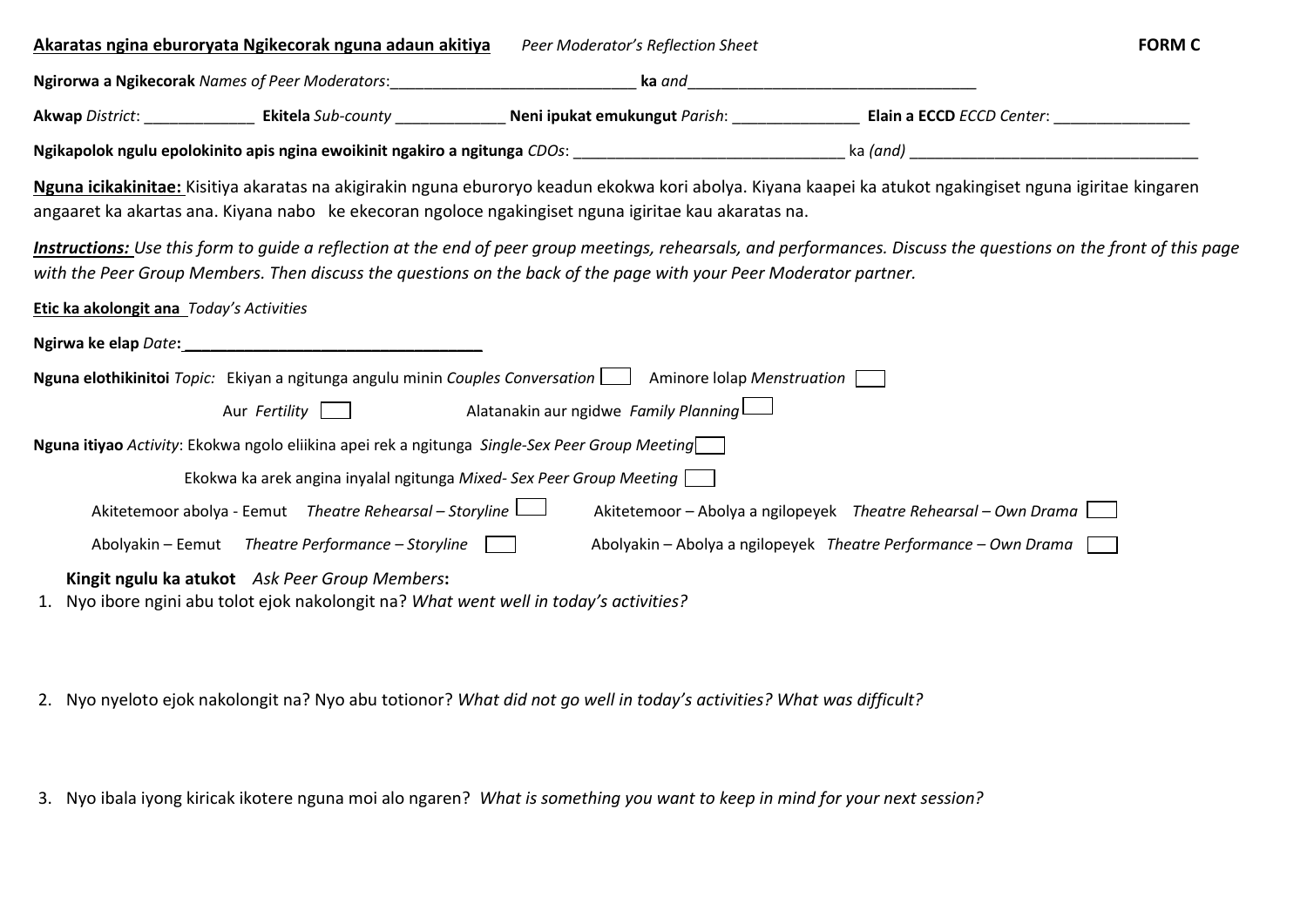**Ani irikakin ekokwa kori abolya, kiyana ke ekecoranngoloce:** *After the session, talk with your Peer Moderator Partner about:*

1. Eya ngadi nguna icamit iyong akingitun aneni ke ekapolon a CDO a? *Is there anything you would like to discuss or get advice on from your CDO?* 

2. Aya ngakingiset nguna emaasi iyong kiwaru ngabongokinet a? *Were there any questions that you were asked that you need to find out the answer to?*